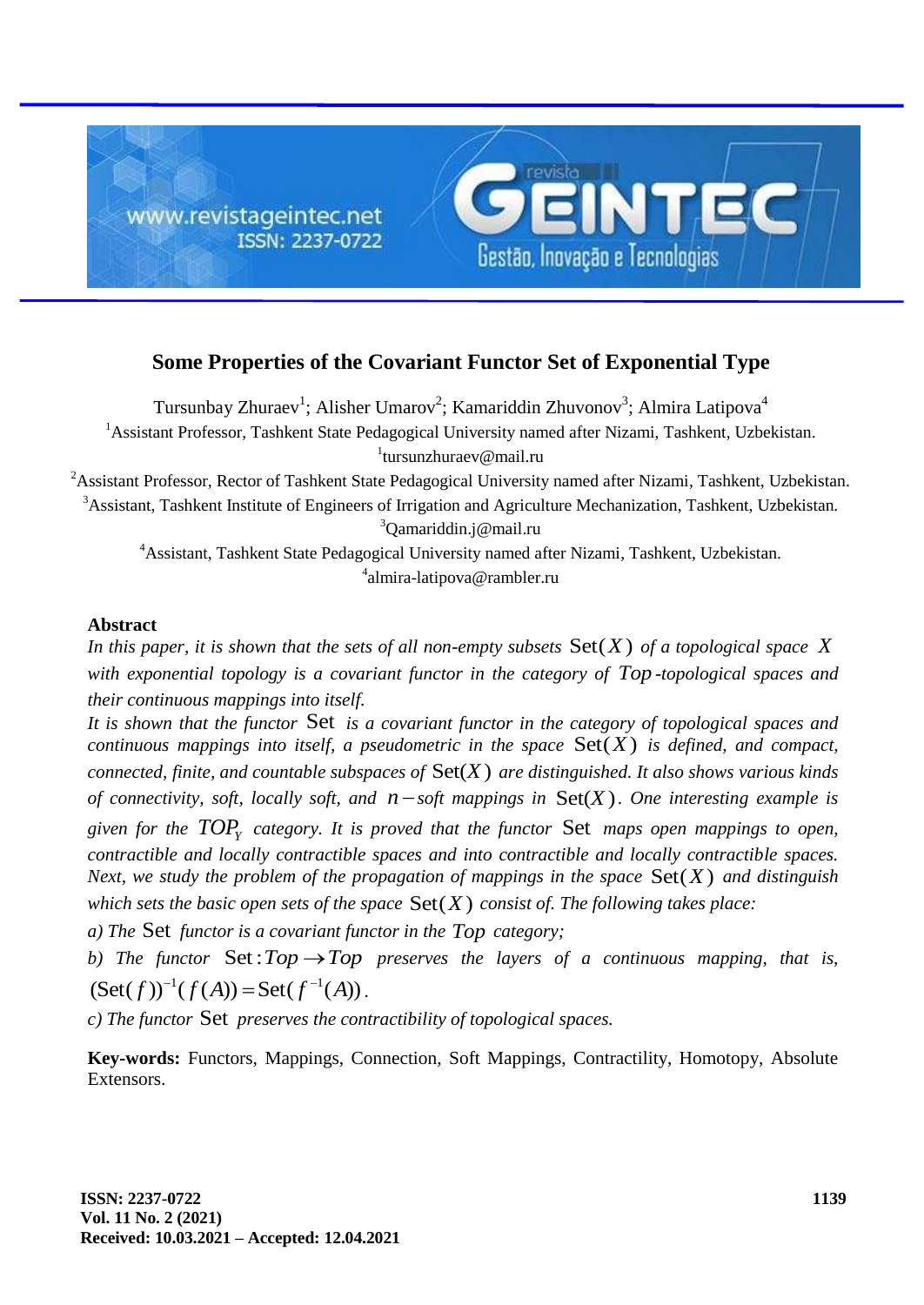#### **1. Introduction**

Let X be a topological space. Let  $Set(X)$  denote the family of all nonempty subsets of it, that is,  $\text{Set}(X) = \{F : F \subset X, F \neq \emptyset\}$ . Let  $\gamma = \{F_1, F_2, F_3, ..., F_s\}$  be a finite family of nonempty open subsets of the space X, that is,  $\gamma = \{F_1, F_2, F_3, ..., F_s\}$ , where  $F_i \neq 0$  and  $F_i$  is open in *X* . Consider a set of the form:

$$
O_{\gamma}(F_1, F_2, \dots, F_s) = \{A : A \subset \bigcup_{i=1}^s F_i \text{ and } A \cap F_i \neq \emptyset \text{ for } i = \overline{1, s} \}.
$$

The families of all sets of this kind are  $O(F_1, F_2, ..., F_s)$ , i.e.  $B = \{O(F_1, F_2, ..., F_s) : F_i -$  is open in  $X$  and non-empty form, by definition, the base of the exponential topology Vietoris of the Set *X* .

If X is a metric space with metric  $\rho$ , then, following Hausdorff, it is natural to introduce the pseudometrics  $\rho'_H$  on the family  $\text{Set}(X)$  using the formula:<br>  $\rho'_H(A, B) = \max\{\sup_{A \in A} \rho(a, B), \sup_{b \in B} \rho(b, A)\}\$ 

$$
\rho'_H(A, B) = \max \{ \sup_{a \in A} \rho(a, B), \sup_{b \in B} \rho(b, A) \},
$$

those. a topological space with this  $\rho'_H$  Hausdorff pseudometric is a  $(\text{Set}(X), \rho'_H)$ pseudo-metric space.

Recall that a mapping  $\rho(x, y)$ :  $X \times X \to R_+$  is called pseudometric on a set X if  $\rho(x, y)$ satisfies the following conditions:

- P1.  $\rho(x, x) = 0$  for any X;
- P2.  $\rho(x, y) = \rho(y, x)$  for any  $x \in X$ ,  $y \in X$ ;
- P3.  $\rho(x, y) + \rho(y, z) \ge \rho(x, z)$  for any  $x, y, z \in X$ .

If we consider the family  $exp X = {F : F \subseteq X, F -$  is closed in X of all non-empty closed subsets of the space X. This  $\rho'_H$  Hausdorff pseudo-metric will be the metric on  $expX$ . Obviously,  $\exp X$  is a subspace of  $\text{Set}(X)$ .

Consider a mapping  $i: X \to \text{Set}(X)$  assigning to each point x a set  $i(X)$  consisting of exactly this one point *x*, i.e.  $i(x) = \{x\} \in \text{Set}(X)$ . For this, the mapping *i* satisfies the equality

$$
i^{-1}(O(F_1, F_2, ..., F_k)) = \bigcap_{i=1}^k F_i.
$$
 (1)

**ISSN: 2237-0722 Vol. 11 No. 2 (2021) Received: 10.03.2021 – Accepted: 12.04.2021** **1140**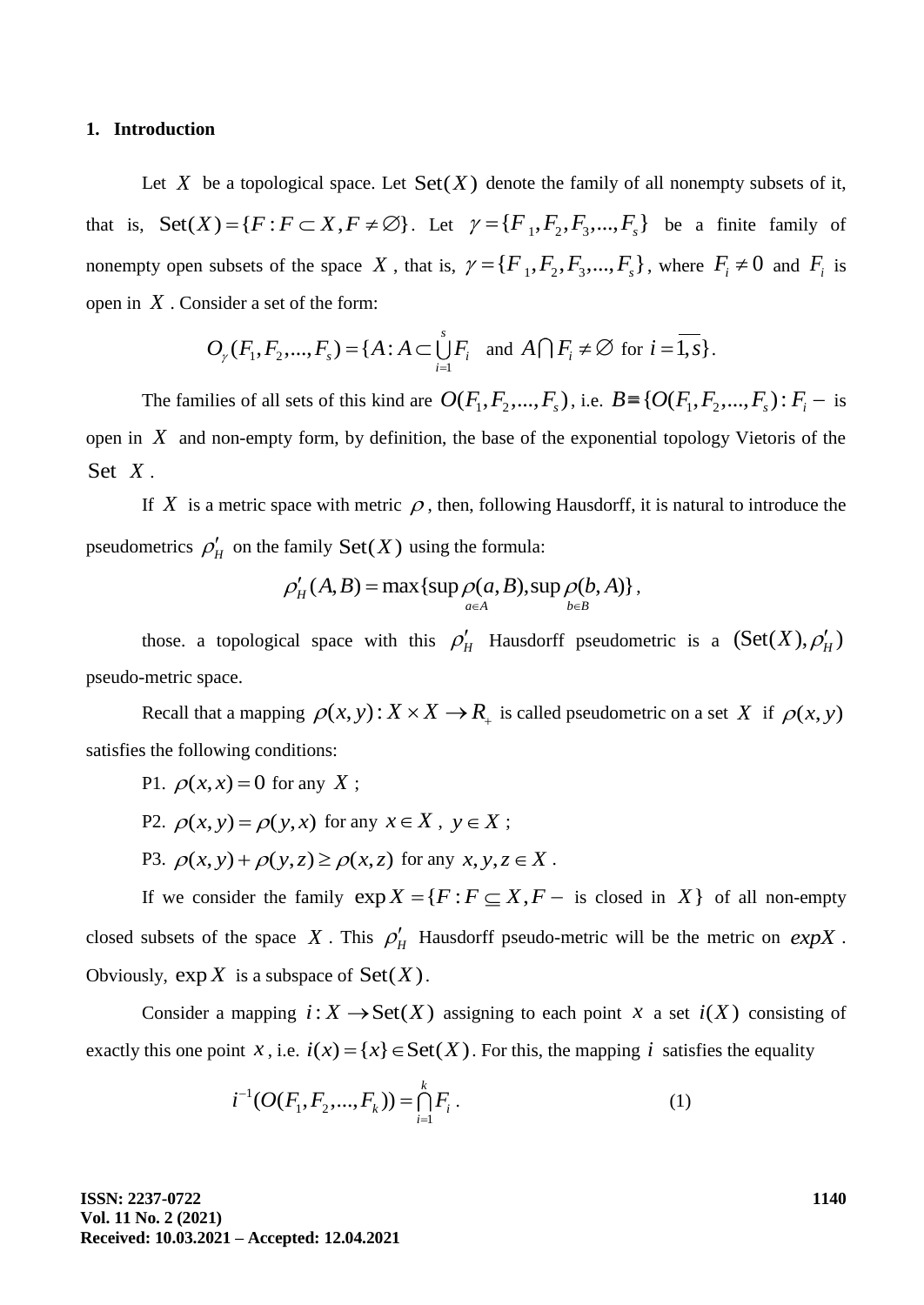This means that the mapping i is continuous. For a family  $\gamma$  consisting of one set  $\Gamma$ , we obtain from this that  $i(\Gamma) = O(\Gamma) \cap X$ . Hence,  $i$  – open mapping. Since it is one-to-one, by virtue of equality (1) it will be a topological embedding of the space  $X$  into the space  $Set(X)$ . Hence, for any topological space  $X$ , we can assume that  $X$  - topologically lies in  $Set(X)$ .

Thus, for any topological space  $X$ , a topological space  $Set(X)$  is defined, which topologically contains the given space  $X$  as a subset.

Each mapping  $f: X \to Y$  can be considered as follows  $f: X \to Y \to Set Y$ . Hence, each mapping  $f: X \to \text{Set}(Y)$  will be denoted by  $\text{Set}(f): \text{Set}(X) \to \text{Set}(Y)$  or, in short, by the  $Set(f)$ -mapping defined by the formula:

(Set  $f$ )( $A$ ) =  $\bigcup$ { $f(a)$  :  $a \in A$ } for each  $A \in$ Set( $X$ ).

The following takes place

**Lemma 1 [1].** If  $f: X \rightarrow Y$  is a continuous mapping between topological spaces X and Y then  $\text{Set}(f)$ :  $\text{Set}(X) \to \text{Set}(Y)$  is a continuous mapping between  $\text{Set}(X)$  and  $\text{Set}(Y)$ .

In this case, for any continuous mapping  $f: X \to Y$ , the following diagram holds

$$
X \xrightarrow{f} Y
$$
  
\n
$$
\downarrow i_X \qquad \downarrow i_Y
$$
  
\n
$$
Set(X) \xrightarrow{Set(f)} \rightarrow Set(Y)
$$
 (2)

Let *X* be a topological space. We denote by  $exp X = {F : \overline{F} = F, F \subseteq X, F \neq \emptyset}$  the family of all nonempty closed subsets of it;

 $exp<sup>c</sup>(X) = {F : F – is compact; F ⊆ X}$  is the family of all compact subsets;

 $exp^{con}(X) = {F : F -$  is connected,  $F \subseteq X}$  is the family of all connected subsets;

 $exp^{ccon}(X) = {F : F -$  is connected and  $F -$  is compact  $F \subseteq X$  is the family of all connected compact subsets of *X* .

Each of these families will be considered by the aforementioned Vystoris exponential topology.

Note that for any space X each of these topological spaces is a subspace of  $Set(X)$ . We obtain the following chain of spaces: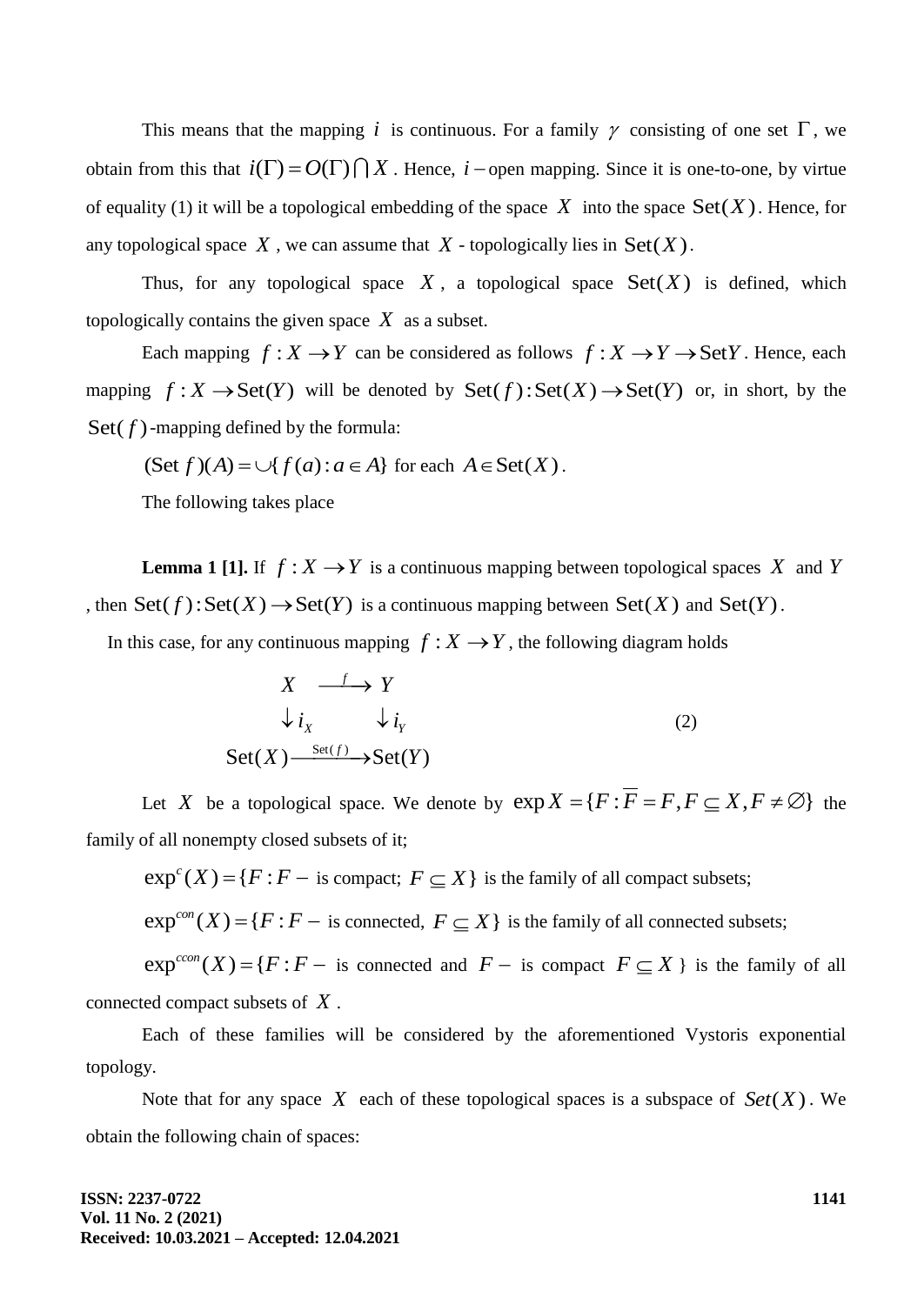$$
\exp^{ccon}(X) \subseteq \exp^{con}(X) \subseteq \exp(X) \subseteq Set(X)
$$
\n
$$
\exp^{c}(X) \subseteq \exp(X)
$$
\n(3)\n(4)

**Definition [2].** A non-empty space X is called  $k$  -connected  $(0 \le k \le \infty)$  (denoted by  $X \in \mathbb{C}^r$ ) if every continuous mapping  $f: S^r \to X$  with  $r \leq k$  is homotopic to a constant mapping  $f: S^r \to \{x_0\}$  where  $x_0 \in X$ .

This definition is equivalent to the following:

If any mapping  $f: S^r \to X$  can be extended to a continuous mapping  $f: D^{r+1} \to X$ , where  $BdD^{r+1} = S^r$ ,  $D^{r+1}$  is closed,  $BdD^{r+1}$  – denotes the boundary  $D^{r+1}$ .

Recall that a space X is called locally  $k$  -connected (denoted by  $X \in LC^n$ ) if it is locally *k* – connected for  $k = 0,1,...,n$ , i.e. if, for any point  $y_0 \in X$  and any of its neighborhoods V, there exists another neighborhood  $V_0$  of it contained in V and such that any mapping  $f: S^k \to V_0$ , where  $k \leq n$ , is homotopic to a constant mapping  $f : S^k \to V$ .

It is easy to see that a (local)  $0$  – connection is simply a (Local) path connection. For  $k = 1$ , our definition is equivalent to the standard definition of (local) simply connected.

We also recall that  $X \in C$  (respectively,  $X \in LC$ ) means the contractibility (respectively, local contractibility) of the space *X* .

- a.  $C \implies C^{\infty} \implies C^{n}$ , where  $n = 0, 1, 2, ...$
- b.  $LC \Rightarrow LC^{\infty} \Rightarrow LC^{n}$ , where  $n = 0,1,2,...$
- c.  $C^n \implies C^m$  for  $n \ge m$ .
- d.  $LC^n \Rightarrow LC^m$  for  $n \geq m$ .

Recall that a space X is called linear-connected if for any two points  $x_0, x_1 \in X$  there is a path connecting them in X. A space X is called contractible if the identity mapping  $id_x : X \to X$ is homotopic to the constant mapping  $const_{x_0}: X \to x_0$  that takes all X to the point  $x_0 \in X$ .

Membership of  $X \in \mathbb{C}^k$  is equivalent to the following:

**ISSN: 2237-0722 Vol. 11 No. 2 (2021) Received: 10.03.2021 – Accepted: 12.04.2021** **1142**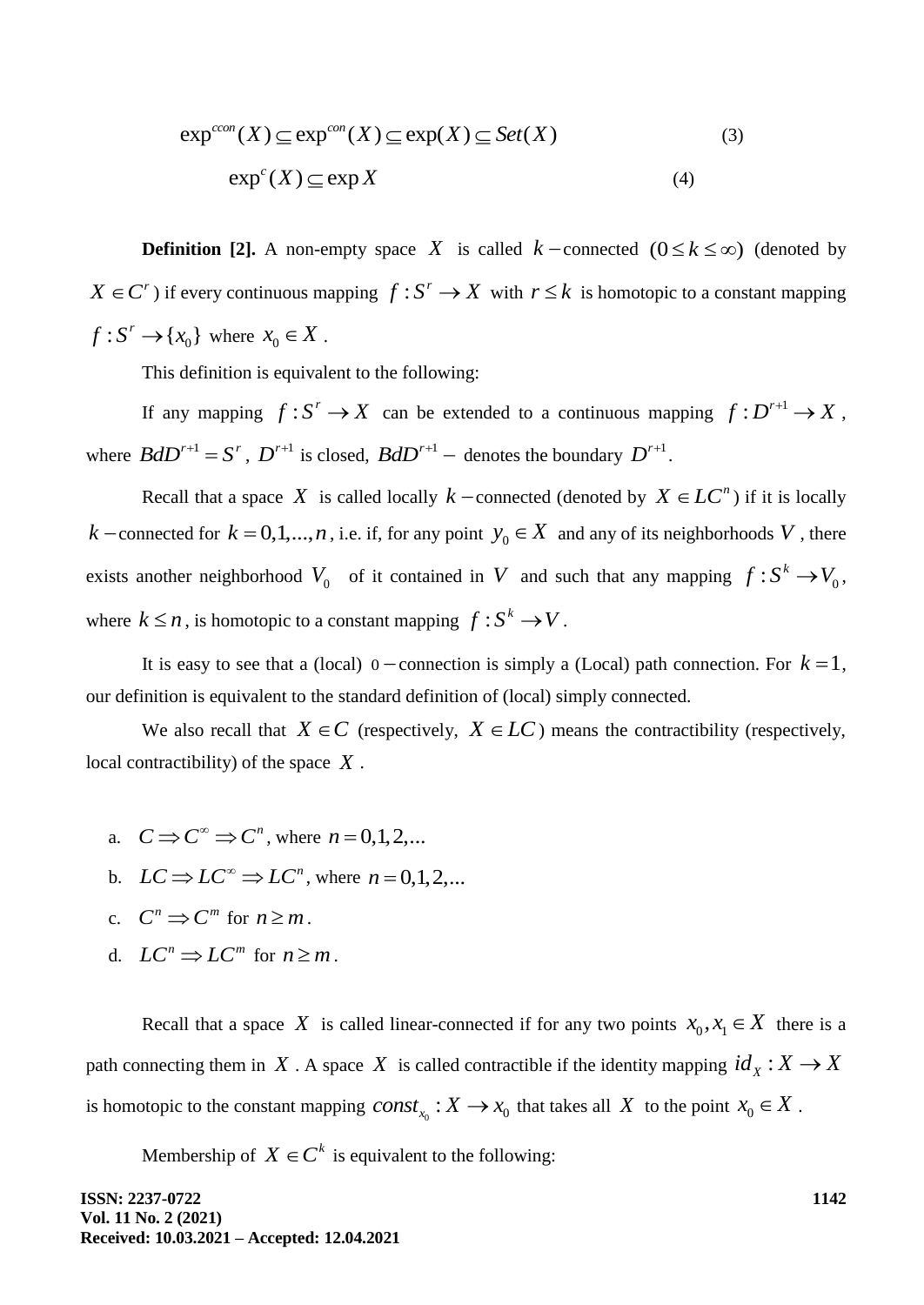For any simplex T of dimension  $\geq 1$ , any continuous map has a continuous extension  $F: T \to X$  such that any base set O of the space X containing  $f(A)$  also contains  $F(T)$ , where A is the union of an arbitrary set of faces of the simplex T of dimension  $\geq 1$ , including all one-dimensional.

Now we need an  $\ell_2$  Hilbert space, the points of this space are all possible sequences of  $x = \{x_k : k \in N\}$  real numbers satisfying the  $\sum_{k=1}^{\infty}$ =  $< \infty$ 1 2 *k*  $x_k^2 < \infty$  condition; and the norm (metric) of an element  $x \in \ell_2$  is given by the formula

$$
||x|| = \left(\sum_{k=1}^{\infty} x_k^2\right)^{\frac{1}{2}}
$$
 (5)

The following takes place

**Theorem [3].** The Hilbert space  $\ell_2$  considered as a topological space is homomorphic to a countable infinite power  $R^{\omega}$  of the real line.

An *n*-dimensional Euclidean space  $R^n$  can be defined as the subspace of a Hilbert space consisting of those points  $x = \{x_k : k \in N\}$  from  $\ell_2$  for which  $x_k = 0$  for all  $k > n$ .

A system of points  $x^i = \{x^i_k\}, i = 0, 1, 2, ..., m$ , from  $\ell_2$  is called independent if their linear combination,  $\mu_0 x^0 + \mu_1 x^0 + ... + \mu_m x^m$  $\mu_0 x^0 + \mu_1 x^0 + ... + \mu_m x^m$ , where  $\mu_0 + \mu_1 + ... + \mu_m = 0$  is equal to zero, only when all  $\mu_i = 0$ .

If the system of points  $x^i$ ,  $i = 0,1,...,m$  is independent, then the collection of points  $x \in \ell_2$ representable in the form  $x = t_0 x^0 + t_1 x^1 + ... + t_m x^m$  $x = t_0 x^0 + t_1 x^1 + ... + t_m x^m$ , where  $t_i \ge 0$  and  $t_0 + t_1 + ... + t_m = 1$  is called a (closed) *m*-dimensional simplex with vertices  $x^0, x^1, x^2, ...x^m$  is denoted by  $T(x^0, x^1, x^2, ...x^m)$  the coefficients  $t_0, t_1, t_2, ...t_m$  uniquely determined by the point x and uniquely determining this point are called its barycentric, (in a barycentric coordinate system consisting of points  $x^0, x^1, x^2, \ldots, x^m$ ). If a  $T$  – (closed) *m*-dimensional simplex with vertices  $x^0, x^1, x^2, \ldots, x^m$ , then the set of all points  $x \in T$ , all barycentric coordinates of which in the system  $x^0, x^1, x^2, ...x^m$ are positive, is called an open  $m$ -dimensional simplex (with the same vertices as  $T$ ) and denoted by  $\langle T \rangle$ . The difference  $T \setminus \langle T \rangle = bdT$  is called the boundary of the simplex T. By the face of the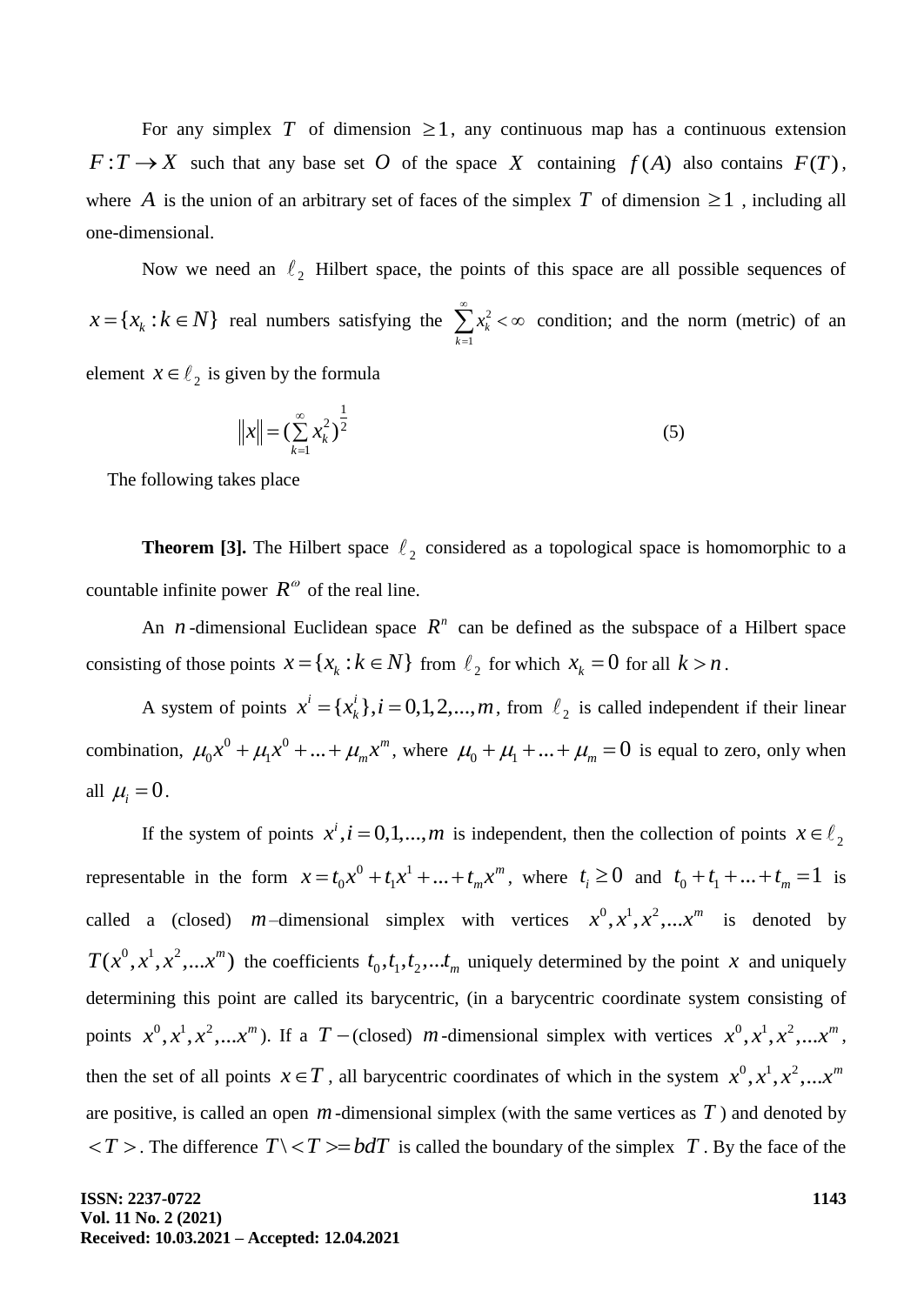simplex  $T$  we mean the simplex  $T$ , all of whose vertices are the vertices of a given simplex  $T$ . A set (lying in a Hilbert space) represented as a finite (or locally finite) union of simplices is called a polyhedron. The union of all at most  $k$  -dimensional simplices of the polyhedron  $P$  is called its  $k$  -dimensional skeleton and is denoted by  $P^{(k)}$ . In particular, the zero-dimensional skeleton  $P^{(0)}$ of the polyhedron P coincides with the set of all its vertices [3-7].

**Definition [3].** A mapping  $p: X \rightarrow Y$  is said to be locally soft if, for any separable metrizable space B, any of its closed subspaces A, and any two mappings  $\alpha: A \rightarrow X$  and  $\rho: B \to Y$  such that  $p_{\alpha} = p|_{A}$  there is a mapping  $\gamma: U \to X$  defined on some open neighborhood U of the set A in B such that  $\gamma / A = \alpha$  and  $p\gamma = \beta / u$ , those, there is a diagram

$$
X \xrightarrow{p} Y
$$
  
\n
$$
\alpha \uparrow \text{ } \uparrow \text{ } \uparrow \text{ } \rho
$$
  
\n
$$
A \subset U \subset B
$$
  
\n
$$
X \xrightarrow{p} Y
$$
  
\n
$$
\alpha \uparrow \text{ } \uparrow \text{ } \uparrow \text{ } \rho
$$
  
\n
$$
A \subset B
$$
\n(7)

If, under the indicated conditions, the neighborhood  $U$  can always be assumed to coincide with the entire space  $\hat{B}$ , then the mapping  $\hat{P}$  will be called soft.

Let us agree to say that a space (recall that we consider only separable metrizable spaces) is an absolute (neighborhood) extensor if the constant mapping of this space is a (locally) soft mapping. The class of all absolute (neighborhood) extensors is denoted by  $A(N)E$ .

The definition of the functor  $Set(X)$  and the structure of its open sets, as well as the continuity of open mappings, imply the following [8-10]:

**Theorem [9].** Let  $f: X \rightarrow Y$  be a continuous open mapping between topological spaces X and *Y*. Then the mapping  $Set(f)$ :  $Set(X) \rightarrow Set(Y)$  is also open.

We say that a category  $K$  is given if a class of objects  $O$  and a class of morphisms  $Mor(A, B)$  elements, category  $K$ , are given, and

- 1. For every pair of objects  $(A, B)$  from  $K$ , a set  $Mor(A, B)$  is given, called a morphism A into  $B$ ;
- 2. For each triple of objects  $(A, B, C)$  from  $K$ , a mapping is given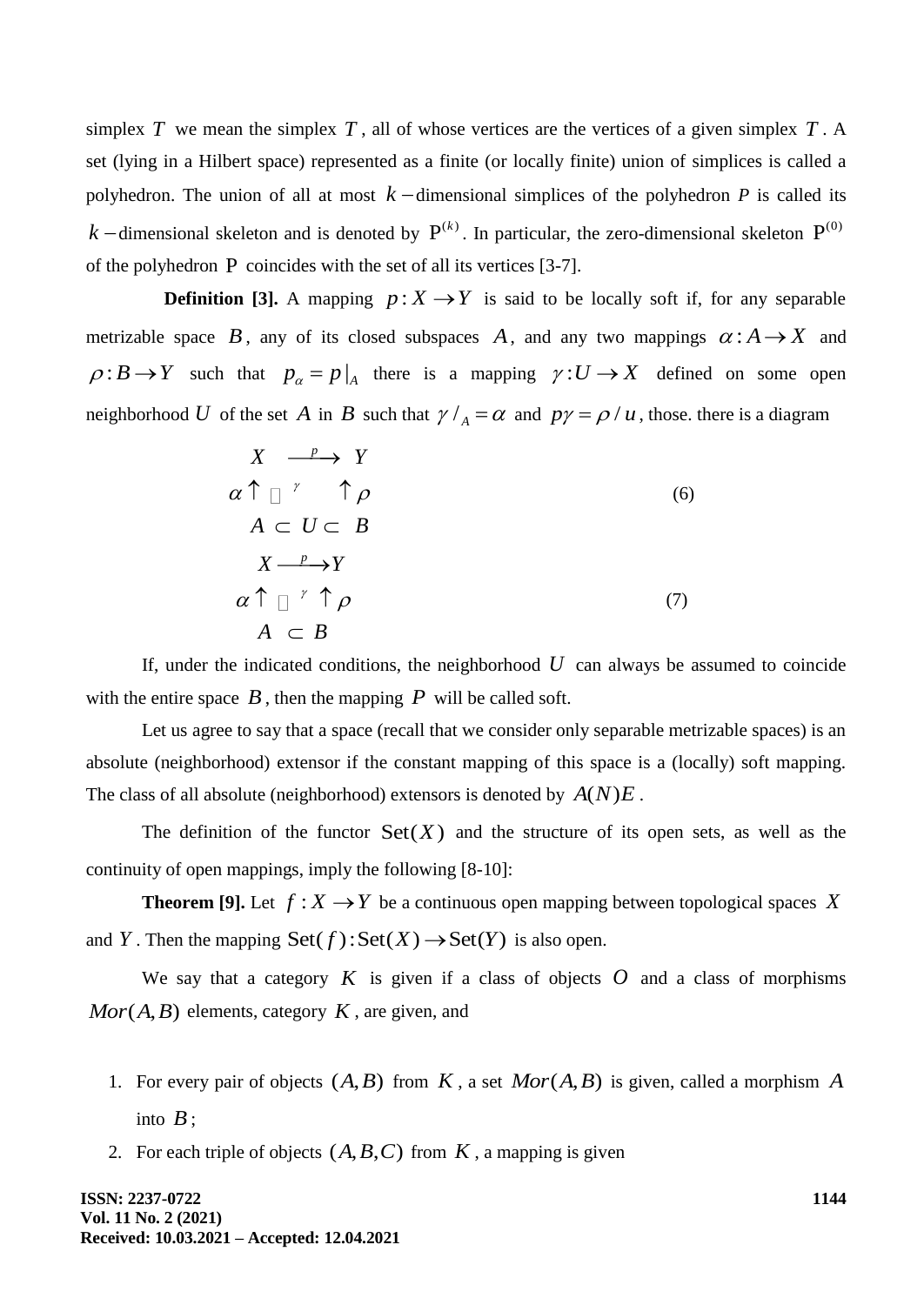$\mu: Mor(A, B) \times Mor(B, C) \rightarrow Mor(A, C)$  ( $\mu(u, v)$  image of a pair

 $(\mu, \nu) \in Mor(A, B) \times Mor(B, C) \rightarrow Mor(A, C)$  ( $\mu(u, v)$  image or a pair  $(u, v) \in Mor(A, B) \times Mor(B, C)$  is denoted by  $v \cdot u$  and is called the composition of the morphisms  $u$  and  $v$ ;

- 3. The sets  $Mor(A, B)$  and the composition of morphisms satisfy the following axioms:
- a. The composition is associative, i.e. for each triple of morphisms  $u, v, \omega$ , the equality  $\omega \cdot (u \cdot v) = (\omega \cdot u) \cdot v$  holds;
- b. For each object A from K there is a morphism  $1_A : A \to A$ , called the identity morphism of the object A, such  $1_A \cdot u = u$  and  $v \cdot 1_A = v$  for any morphisms  $u \in Mor(B, A)$  and  $v \in Mor(A, B);$
- c. all pairs  $(A, B)$  and  $(A', B')$  are different, then the intersection of the sets  $Mor(A, B)$  and  $Mor(A', B')$  is empty.

An important example of a category is the category *TOP* of all topological spaces and their continuous mappings. The set  $Mor(X, Y)$  for any two topological spaces is in this case the simple set of all continuous mappings from  $X$  to  $Y$ . Composition is understood as the usual composition of mappings.

Quite similarly, a category is also formed by collections of different topological spaces with an appropriate choice of the properties characterizing them. For example, a category is the class of all compact spaces and their continuous mappings into themselves, etc. [11-16].

# **Example.** Category  $\mathit{TOP}_Y$ .

Another example of a category is the category *TOP<sup>Y</sup>* . Objects of this category are continuous mappings into a given topological space Y. The morphism connecting for an object  $f_1: X_1 \to Y$ and  $f_2: X_2 \to Y$  is a mapping  $g: X_1 \to X_2$  such that  $f_2g = f_1$ . To be extremely precise, the morphism is a triangular commutative diagram

$$
X_1 \xrightarrow{g} X_2
$$
  
\n $f_1 \qquad \qquad \Box \qquad f_2$   
\n $\qquad Y$  (8)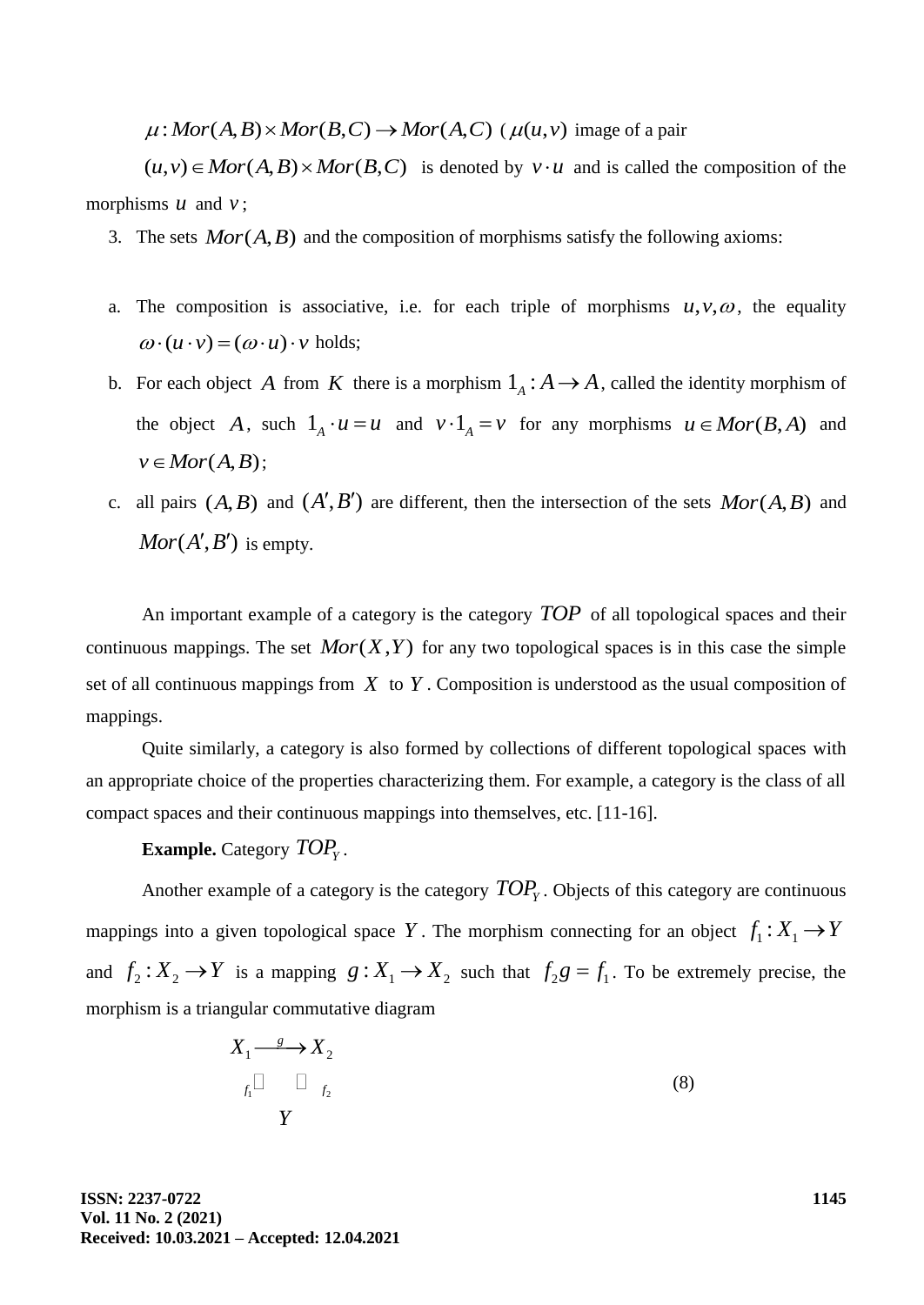Identity mapping of object  $f: X \rightarrow Y$  is identity mapping  $id_X$ .

The product of a family of objects in a category  $\mathit{TOP}_Y$  is defined as follows: Let a family of mappings  $f_{\alpha}: X_{\alpha} \to Y$ ,  $\alpha \in A$  be given. In a topological product  $Y^{A} = \prod \{Y_{\alpha} : \alpha \in A\}$ , where *Y<sub>a</sub>* = *Y*, for each  $\alpha \in A$ , consider the diagonal<br>  $\Delta(Y^A) = \{ \{ y_\alpha : \alpha \in A \} \in Y^A : y_\alpha = y_\beta, \forall \alpha, \beta \in A \}.$ 

$$
\Delta(Y^A) = \{ \{ y_\alpha : \alpha \in A \} \in Y^A : y_\alpha = y_\beta, \forall \alpha, \beta \in A \}.
$$

We denote by X the complete preimage of the diagonal  $\Delta(Y^A)$  with respect to the mapping  $\prod\{Y_\alpha : \alpha \in A\}$ , and by  $f_A$  the restriction of this mapping to the set X. The natural homeomorphism of the diagonal  $\Delta(Y^A)$  onto the space Y is denoted by  $\delta_A$ . We denote the composition  $\delta_A f_A$  by f. The space X will be called the fan product of the spaces  $X_\alpha$  with respect to the mappings  $f_a$ . If Y is one-point, then the fan product, as is easy to see, coincides with the usual one. The mappings  $f$  are called the fibrewise product of the mappings  $f_{\alpha}$ . It can be verified that the fibrous product f of the mappings  $f_{\alpha}$  is the product of objects  $f_{\alpha}$  in the category  $TOP_Y$ . Let us also agree to denote by  $\varphi_{\alpha}$  the restrictions of the projections  $\pi_{\alpha} : \Pi\{X_{\alpha} : \alpha \in A\} \to X_{\alpha}$  on X and call them projections of the fan product. It is easy to see that the equality  $f = f_{\alpha} \varphi_{\alpha}$  holds for any  $\alpha \in A$ .

Each topological space can be identified with its mapping into some fixed one-point space and, therefore, the category  $TOP$  is a subcategory of the category  $TOP<sub>y</sub>$ .

Let  $\mathcal{G} = (V, M)$  and  $\mathcal{G}' = (V', M)$  be two categories. A mapping  $\mathcal{F} : \mathcal{G} \to \mathcal{G}'$  that transforms objects into objects and morphisms into morphisms is called a covariant (contravariant) functor from category  $\mathcal G$  to category  $\mathcal G'$  if:

- 1) for any morphism  $f: X \to Y$  from the category  $\mathscr{G}$ , the morphism  $\mathscr{F}(f)$  acts from  $\mathscr{F}(X)$ to  $\mathscr{F}(Y)$  (from  $\mathscr{F}(X)$  to  $\mathscr{F}(Y)$ );
- 2)  $\mathscr{F}(id_X) = id_{\mathscr{F}(X)}$  for every  $X \in V$ ;
- 3)  $\mathscr{F}(f \circ g) = \mathscr{F}(f) \circ \mathscr{F}(g)$  ( $\mathscr{F}(g) \circ \mathscr{F}(f)$ );

Let  $\mathscr{F}_i$   $\colon \mathscr{G} \to \mathscr{G}'$ ,  $i = \overline{1,2}$  be two covariant functors from a category  $\mathscr{G} = (V, M)$  to a Let  $\mathcal{F}_i$   $\colon \mathcal{G} \to \mathcal{G}'$ ,  $i = 1, 2$  be two covariant functors from a category  $\mathcal{G} = (V, \mathsf{M})$  to a category  $\mathcal{G}' = (V', \mathsf{M})$ . A family of morphisms  $\Phi = \{f_x : \mathcal{F}_1(X) \to \mathcal{F}_2(X), x \in V\} \subset V'$  is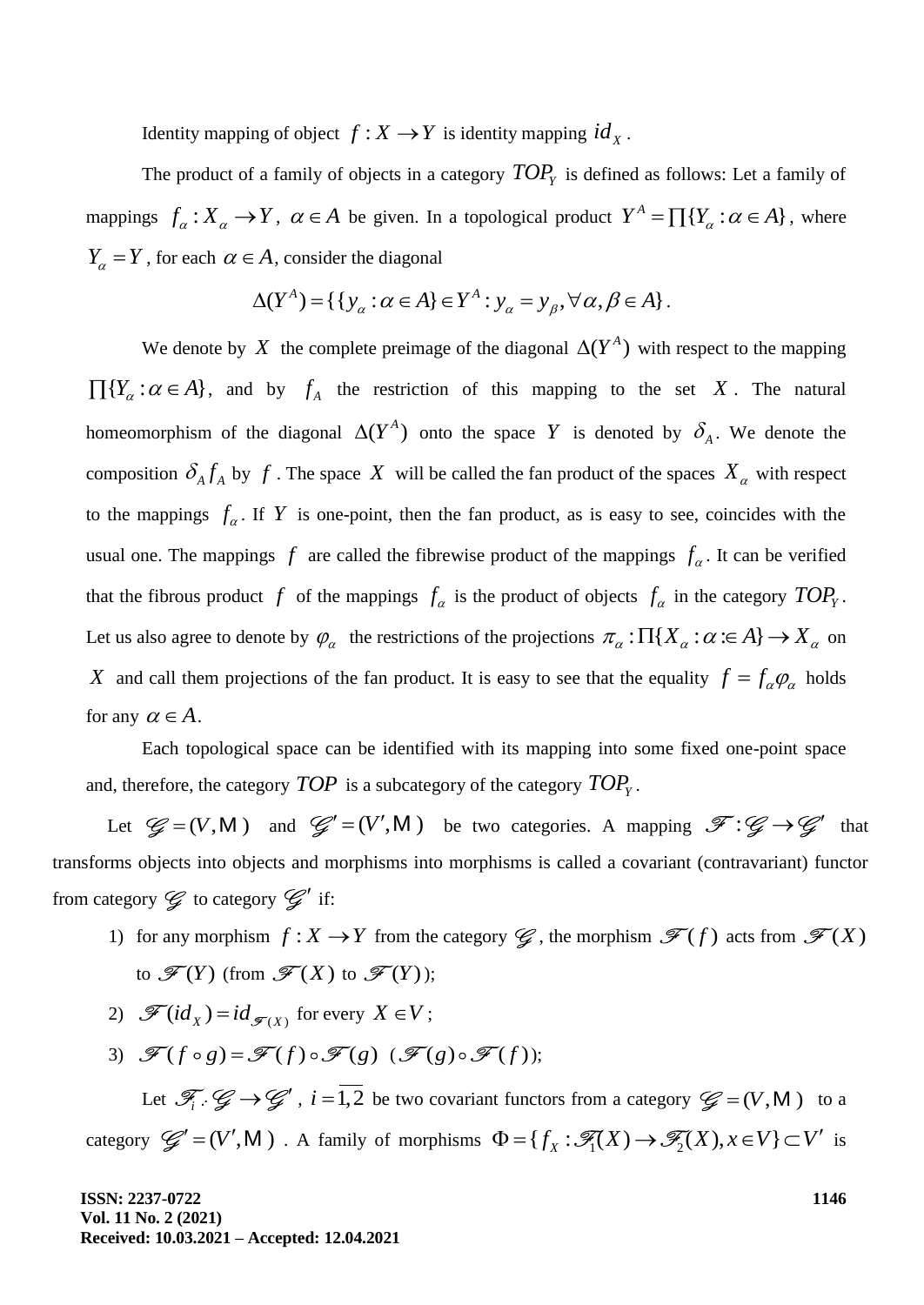called a natural transformation of a functor  $\mathcal{T}_1$  into a functor  $\mathcal{T}_2$  if, for every morphism  $f: X \to Y$  of a category  $\mathscr{G}$ , the diagram

$$
\mathcal{F}_1(X) \xrightarrow{f_X} \mathcal{F}_2(X)
$$
  

$$
\mathcal{F}_1(f) \downarrow \qquad \qquad \downarrow \mathcal{F}_2(X)
$$
  

$$
\mathcal{F}_1(Y) \xrightarrow{f_Y} \mathcal{F}_1(Y)
$$
 (9)

Let  $\mathscr{F}_1$ ,  $\mathscr{F}_2$  be functors acting from the category V into itself. A functor  $\mathscr{F}_1$  is called a subfunctor (overfunctor) of the function  $\mathcal{F}_2$  if there exists a natural transformation  $\Phi = \{f_X\} : \mathcal{F}_1 \to \mathcal{F}_2$  such that every mapping  $f_X$  is an embedding (epimorphism). In the second case, the functor  $\mathscr{T}_2$  is called the functor-functors of the functor  $\mathscr{T}_1$ .

Note that the essential functor  $Id$  and the functors  $exp$ ,  $exp<sup>c</sup>$ ,  $exp<sup>con</sup>$  are covariant subfunctors of the functor Set on the category of *Top* -topological spaces and continuous mappings into itself. The definition of a covariant functor and the definition of morphisms  $Set(f)$  on the category Top of topological spaces and continuous mappings into itself imply the following.

**Theorem 1.** a) The functor Set is a covariant functor in the category  $Top$ ;

b) The functor  $Set: Top \rightarrow Top$  preserves the layers of a continuous mapping, that is,  $\text{Set}(f)^{-1}(f(A)) = \text{Set}(f^{-1}(A)).$ 

Let X be an infinite topological  $T_1$  -space. We denote by  $\operatorname{Set}_{\chi_0}(X)$  the family of all finite and countable subsets of the space  $X$ , that is,<br>  $\text{Set}_{\chi_0}(X) = \{F : F \subseteq X; |F| \leq \chi_0\};$ 

Set 
$$
_{\chi_0}(X) = \{F : F \subseteq X; |F| \le \chi_0\};
$$
  
\nexp<sub>n</sub> $(X) = \{F : F \subseteq X; |F| \le n\};$   
\nexp<sub>n</sub> $(X) = \bigcup_{n=1}^{\infty} \exp_n(X);$ 

from here

$$
\exp_{\omega}(X) \subseteq \operatorname{Set}_{\chi_0}(X), \operatorname{Set}_{\chi_0}(X) \subseteq \operatorname{Set}(X).
$$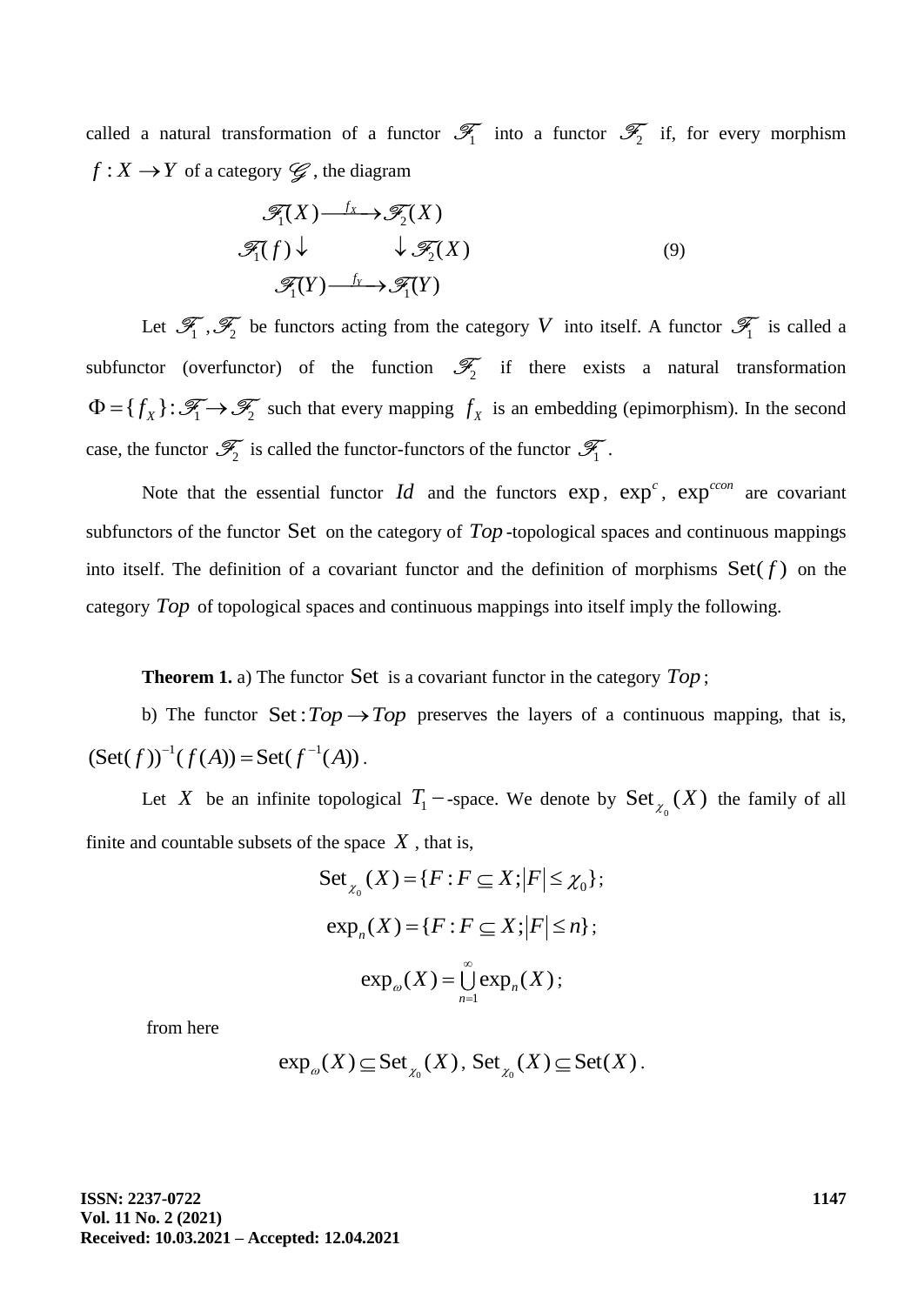For any map  $f: X \to Y$ , the fiberwise exponent  $f_f: X \to Y_1$  where 1  ${X}_f = \{ F \in \text{Set}(X) : F \subset f^{-1}(y), y \in Y \}$ -For any map  $f: X \to Y$ , the heatwise exponent  $f_f: X \to Y_1$ <br>= { $F \in \text{Set}(X)$ :  $F \subset f^{-1}(y)$ ,  $y \in Y$ } is defined, so that  $\overline{f}(F) = y$  if  $F \subset f^{-1}(y)$ .

Consider the commutative diagram

$$
Z_0 \xrightarrow{\text{g}} X
$$
  
\n
$$
\downarrow^k \Box \quad \downarrow f
$$
  
\n
$$
Z \xrightarrow{n} Y
$$
 (10)

where  $Z_0$  is a closed subset of the compact set.

(\*): The problem of the existence of an extension  $k: Z \to X$  of a mapping g such that  $f \circ k = h$ .

The mapping f is called  $n$ -soft,  $n = 0,1,2,...$  if problem (\*) has a solution whenever  $dim \Box \leq n$ ;  $\infty$  – soft mappings are simply called soft mappings.

A subset A (not necessarily closed) of a space  $X$  is called  $C$  – embedded if every continuous function  $f : A \to R$  (respectively,  $f : A \to I = [0,1]$ ) is continuous to all X.

A space Y is called contractible (for short,  $Y \in C$ ) if there exists a homotopy  $H(y,t): Y \times I \to Y$  such that  $H(y,0) = id_y$  and  $H(y,1)$  are trivially locally contractible (for short,  $Y \in LC$ ) if any point  $y \in Y$  and any of its neighborhoods U has a smallest neighborhood  $V \subseteq U$  such that the written embedding is homotopy trivially.

Theorem 2. The functor Set preserves the contractibility of topological spaces.

**Proof.** Let X be a contractible space and  $H(x,t): X \times [0,1] \rightarrow X$  a homotopy connecting the mappings  $H(x,1) = id_x = h_0$  and  $H(x,1) = 1_{x_0} = h_1$ . An embedding  $i_t : X \times \{t\} \to X \times I$  for the mappings  $H(x,1) = id_x = h_0$  and  $H(x,1) = 1_{x_0} = h_1$ . An embedding  $i_t : X \times \{t\} \rightarrow X \times I$  for<br>each  $t \in [0,1]$  defines an embedding  $Set(i_t) : Set(X \times \{t\}) \rightarrow Set(X \times [0,1])$ . But the space  $Set(X \times \{t\})$  is naturally homeomorphic to the space  $Set(X \times \{t\})$ . Therefore, a natural embedding  $Set(X) \times I \rightarrow Set(X \times [0,1])$  is defined. Then the restriction  $Set(H(x,t))|_{Set(X) \times I}$  of the mapping  $Set(H(x,t))$  is a continuous homotopy connecting the mappings  $Set(h_0)$  and  $Set(h_1)$ , that is, it is the desired homotopy. Hence the space  $Set(X)$  is contractible. Theorem 2 is proved.

If X is nested in Y, then  $Set(X)$  is also nested in  $Set(Y)$ .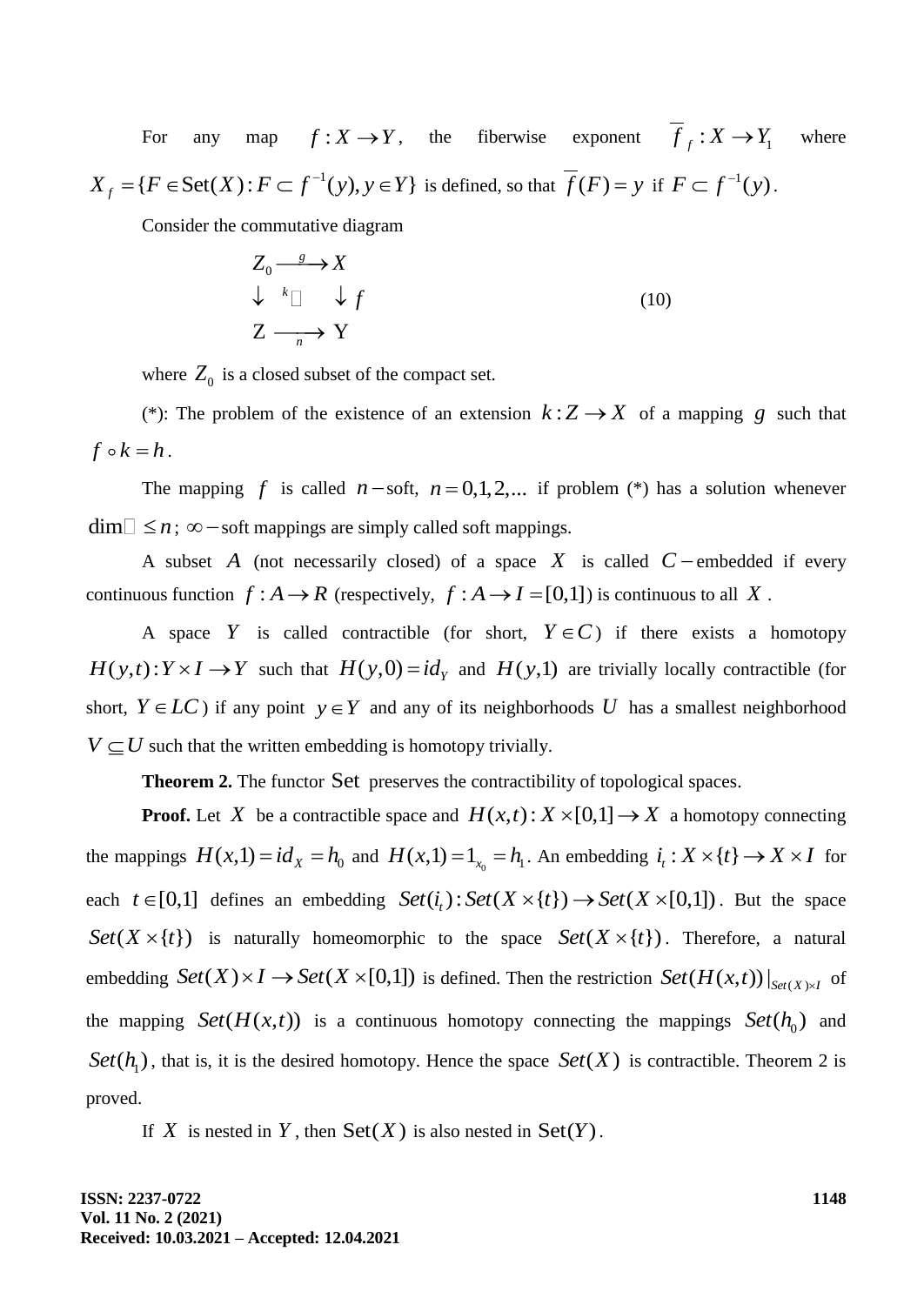A set A of a space X is called a retract X if there exists a continuous mapping  $r: X \rightarrow A$ such that  $r(a) = a$  is true for any  $a \in A$ , that is, there exists a continuous map of the space X onto the subspace *A* leaving the points of the set *A* fixed.

**Proposition [5].** A subspace A is a retract of the space  $X$  if and only if, for any space  $Y$ , each map  $g : A \rightarrow Y$  admits an extension to the space X.

If a set A is everywhere dense in X, then  $Set(A)$  is also everywhere dense in  $Set(X)$ .

Question: if X is a  $T_i$  space, then  $Set(X)$  is also a  $T_i$  space?

Let X be a topological  $T_1$  -space

Set(X) $\cdot i_X(X) \subset \text{Set}(X)$ ,  $i_X(X)$  C – nested, in Set(X), i.e.  $f : i_X(X) \to R$  is

continuous, 
$$
\exists f : Set(X) \rightarrow R
$$
 that  $f|_{i_X(X)} = f$ .  
\n
$$
O(u_1, u_2,..., u_k) = \{A : A \in Set(X), A \subset \bigcup_{i=1}^k u_i, A \cap u_i \neq \emptyset, i = \overline{1,k}\} \text{ are the basic sets of}
$$

the space  $\text{Set}(X)$ . Now we consider the complement of the basic set in the space  $\text{Set}(X)$ , that is, which sets are closed sets in  $Set(X)$ .

which sets are closed sets in 
$$
Set(X)
$$
.

\nOn the other hand:

\n
$$
O(u_1, u_2, \ldots, u_k) = \{A : A \in \text{Set}(X), A \subset \bigcup_{i=1}^k u_i\} \cap (\bigcap_{i=1}^k \{A : A \in \text{Set}(X), A \cap u_i \neq \emptyset\}) \quad (11)
$$
\n
$$
Set(X) \setminus O(u_1, u_2, \ldots, u_k) = (SetX \setminus \{A : A \in \text{Set}(X); A \subset \bigcup_{i=1}^k u_i\}) \cup \bigcup (SetX \setminus \bigcap_{i=1}^k \{A : A \in \text{Set}(X, A \cap u_i \neq \emptyset\}) = SetX \setminus \{A : A \in \text{Set}(X, A \subset \bigcup_{i=1}^k u_i\} \cup \{12\})
$$
\n
$$
\bigcup (\bigcup_{i=1}^k Set(X) \setminus \{A : A \in \text{Set}(X, A \cap u_i \neq \emptyset\}).
$$

Hence, this set consists of the union of the following sets:

a. Set 
$$
X \setminus \{A : A \in \text{Set} X : A \subset \bigcup_{i=1}^{k} u_i\};
$$
 (13)

b. Set  $X \setminus \{A : A \in \text{Set}X : A \cap u_i \neq \emptyset\};$ 

Now, if we expand, we get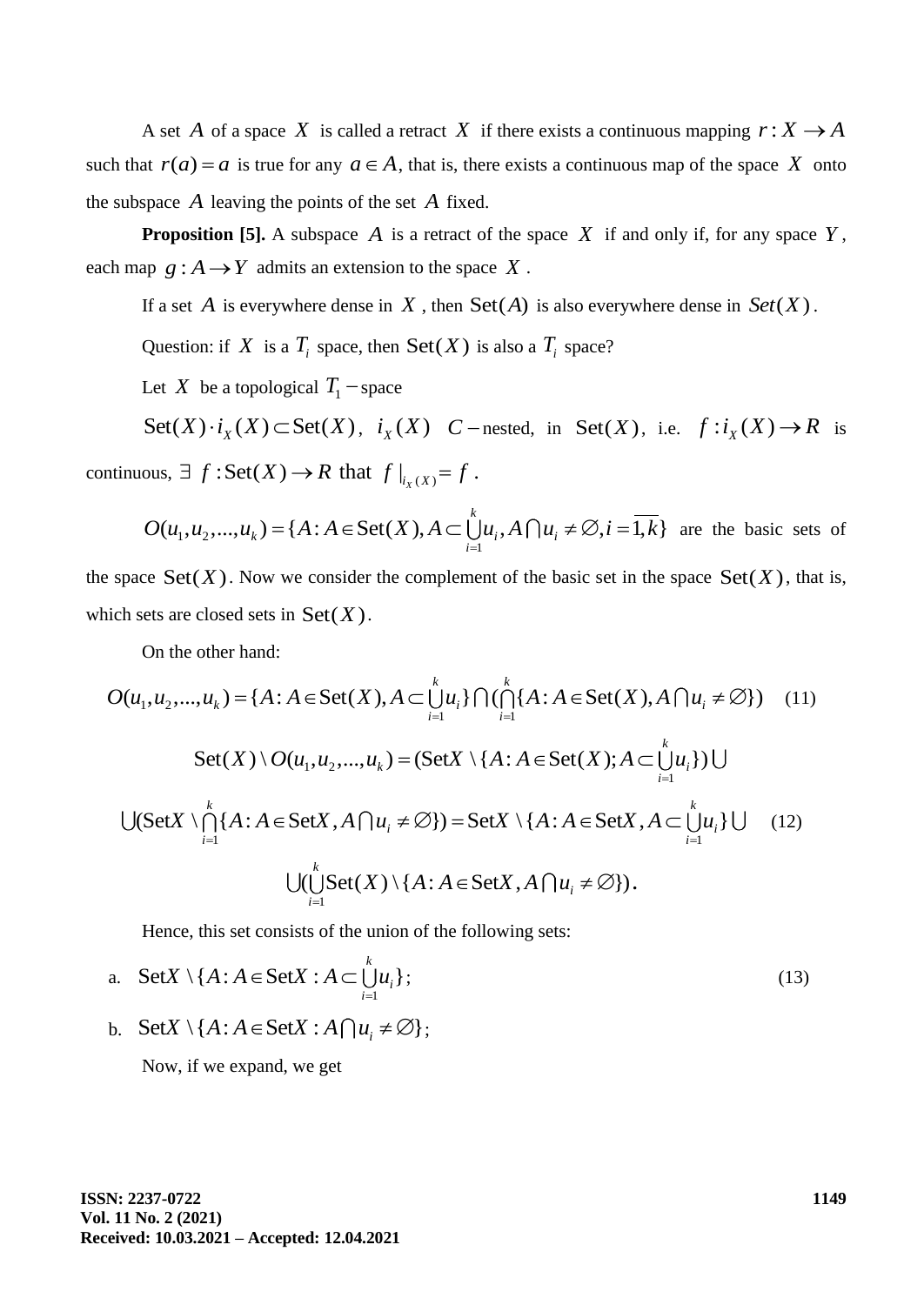SetX 
$$
\{A : A \in \text{Set}X, A \subset \bigcup_{i=1}^{k} u_i\} = \{A : A \in \text{Set}X, A \subset X \setminus \bigcup_{i=1}^{k} u_i = \bigcap_{i=1}^{k} (X \setminus u_i)\}
$$
 (14)

 $Set X \setminus \{ A : A \in \text{Set} X, A \cap u_i \neq \emptyset \} = \{ A : A \in \text{Set} X, A \cap u_i \neq \emptyset \} = \{ A : A \in \text{Set} X, A \subset X \setminus u_i \}$ 

It turns out that if  $u_1, u_2, ..., u_k$  are open, then the sets

$$
\{A : A \in \text{Set}X, A \subset \bigcup_{i=1}^{k} u_i\} = \text{Set}(\bigcup_{i=1}^{k} u_i, X),
$$
\n
$$
\{A : A \in \text{Set}X, A \cap u_i \neq \emptyset\} = \text{Set}X \setminus \text{Set}(X \setminus u, X)
$$
\n
$$
(15)
$$

are open in the space of nonempty subsets by the definition of the exponential set  $Set(X)$ .

On the other hand, the elements of the prebase that we specified when defining the exponential topology have this form:

y have this form:  
\n
$$
Set(u, X) = O(u), Set(X) \setminus Set(X \setminus u, X) = O(u, X).
$$

Thus, the families of all sets of the form  $0 < u_1, u_2, ..., u_k >$ , where the sets  $u_1, u_2, ..., u_k$  are open in the space  $X$ , are the base of the exponential topology in the space  $Set(X)$ .

**Condition [1].**  $LC^*$ : There is a base of neighborhoods satisfying Condition  $C^*$ .

**Theorem [1].** If a topological space Z has the property  $LC^*$ , then for any of its open coverings  $\gamma$  there is an open cover  $\omega$  of it such that for every polytope  $P_c$  by the Whitehead topology every  $\omega$ -realization of  $f : A \rightarrow Z$  (where an  $A$ -subpolytop containing all edges from *P*) has extensions  $ext: P \to \square$ , which is a  $\gamma$  -implementation.

**Condition.**  $C^*$ : For any simplex T of dimension  $\geq 1$ , any continuous mapping has a continuous extension  $F: T \to Z$  such that any base set  $O_\tau$  of the space Z containing  $f(A)$ contains  $F(T)$ .

Condition equivalent to  $C^*$ : Any continuous mapping  $f: S^n \to Z, n \ge 1$ , has a continuous extension  $F: Q^{n+1} \to Z$  to the ball bounded by the sphere  $S^n$  such that if  $f(S^n) \subset O_\tau$ , then  $f(Q^{n+1})\subset O_{\tau}$ .

For a topological space X, here  $\Box$  denotes one of the following spaces: SetX, Comp, *ConnX*, *ContX* for arbitrary *X*, and  $exp X$ ,  $exp X \cap CompX$ ,  $exp X \cap ConnX$ ,  $\exp X \bigcap ContX$  (for regular X) where  $\exp X$  is the family of all non-empty closed subsets,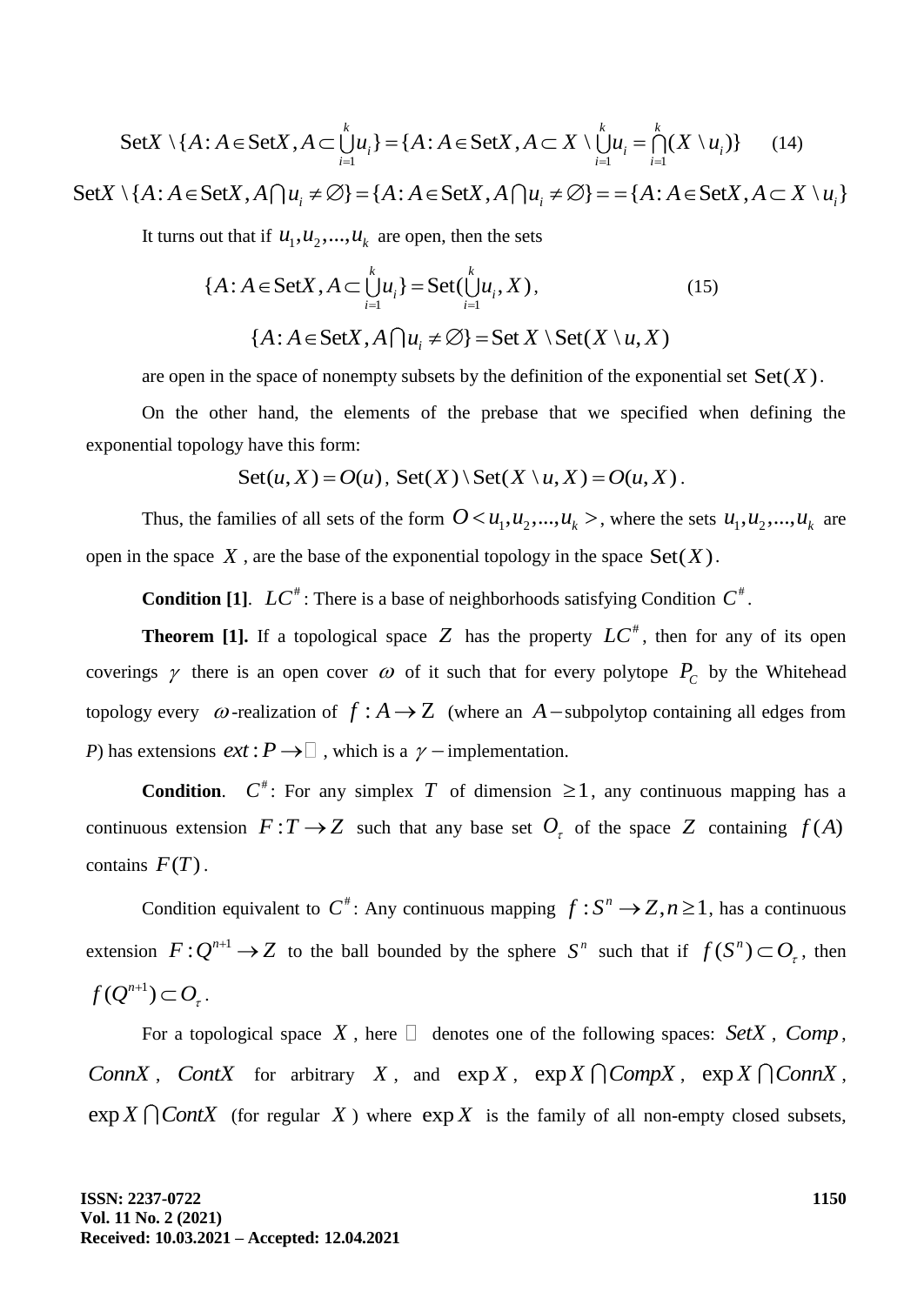SetX is the family of all non-empty subsets, CompX -family of all non-empty compact subsets, *ConnX* -family of all non-empty connected subsets, *ContX* -family of all non-empty connected compact subsets of *X* [17].

**Proposition.** The functor *Set* preserves retractions.

**Proof.** Let X be a topological space  $A \subset X$  and  $r : X \to A$  a continuous retraction. Then

The mapping  $Set(r): Set(X) \rightarrow Set(A)$  is also continuous [1]. It is known that  $Set(A) \subset Set(X)$  and the retraction  $r: X \to A$  leave the points of the subspace A movable. Consequently, under the mapping  $Set(r)$ , the points of the space  $Set(A)$  remain fixed, since the functor Set preserves points and empty sets. Hence,  $Set(r)$  is a retraction, i.e.  $Set(A)$  is a retract of  $Set(X)$ . The proposition is proved.

### **References**

Tashmetov, U. (1974). On connectivity and local connectivity for certain hyperspaces. *Sib. Mat. Zh., 15*(5), 1115-1130.

Borsuk, K. (1971). *The theory of retracts* M.Mir, 291.

Fedorchuk, I.V.V., & Chigogidze, A.C. (1987). Extensors and soft mappings. Izd. Mosk. Univ., Moscow.

Umarov, D. (2013). *On one open mapping of huperspaces. Abst.inter.confer. "Problems of modern topologies and applications",* Tashkent, 94-95

Bogatye, S.A., & Fedorchuk, V.V. (1988). *Retract theory and infinite-dimensional manifolds.* Itogi nauki tekhniki. Algebra. Topology, Geometry, Moscow, VINITI, 24, 195-270.

Zhuraev, T.F., Akmalov, A., Saydaliyeva, F., & Zhuvonov, K. (2020). Geometrical and topological properties of subspaces of the space of probability measures that are manifolds. *Solid State Technology, 63,* 1872-1879.

Zhuraev, T.F., Raxmatullayev, A., Gaibnazarova, G., Zhuvonov, K., & Tursunova, Z. Openness of some subfunctors of functor probability measures in categories Comp and topological properties subspaces of space of probability measures. *International Journal of Advanced Science and Technology, 29*(12s), 1924-1940.

Ayupov Sh.A., & Zhuraev, T.F. (2020). On projectively inductively closed subfunctors of the functor P of probability measures. *Journal of mathematical sciences, 245*(3), 382-389.

Zhuraev, T.F., Tursunova, O., & Zhuvonov, K.R. (2019). Covariant functors and shapes in the category of compacts, Modern Mathematics. fundamental directions. *Modern problems of mathematics and physics, 65*(1), 21-33.

Zhuraev, T.F. (2019). Dugundji spaces and absolute extensors in the category. *Bulletin of the Institute of Mathematics, 5,* 22-27.